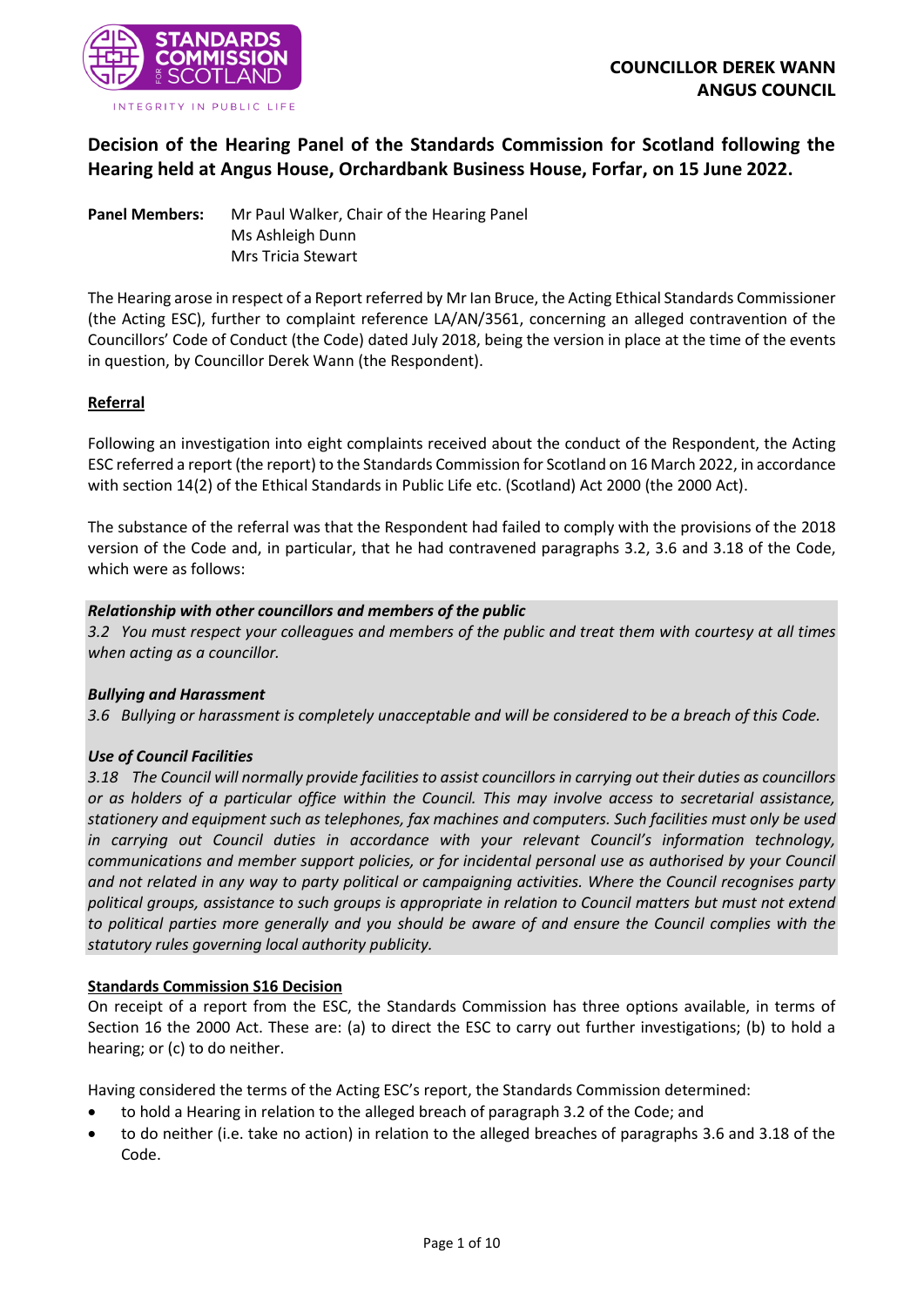

In making its decision about whether to hold a Hearing in relation to the alleged breaches of paragraphs 3.6 and 3.18 of the Code, the Standards Commission took into account both public interest and proportionality considerations, in accordance with its policy on Section 16 of the 2000 Act. A copy of the policy can be found at: [https://www.standardscommissionscotland.org.uk/cases.](https://www.standardscommissionscotland.org.uk/cases)

The Standards Commission noted that the Acting ESC, in his investigation report, concluded that the Respondent's conduct could not be categorised as bullying and harassment. This was because there was no repeated disrespectful behaviour against any specific individual or account, the Respondent did not always 'tag' the individual to whom he was referring in his tweets, and it was unlikely that the content would have caused anything greater than minor offence.

The Standards Commission noted that the Acting ESC, in his investigation report, advised that the Council confirmed that while the Respondent was provided with a laptop for his work, he was not provided with a mobile telephone or iPad. The Acting ESC found, first, evidence that most of the content on the account had been posted via the Twitter for iPad app and, second, that the Respondent denied using a Council-issued device to access account. As such, the Acting ESC was unable to conclude, on balance, that the Respondent used Council facilities to send the tweets, in contravention of paragraph 3.18 of the Code.

The Standards Commission noted that the holding of a Hearing (with the associated publicity) could promote the provisions of the Code. There could, therefore, be some limited public interest in also considering paragraphs 3.6 and 3.18 at the Hearing. The Standards Commission noted, however, that it was also required to consider whether it would be proportionate to do so. In this case, the Standards Commission saw no reason to depart from the Acting ESC's conclusions in respect of paragraphs 3.6 and 3.18. The Standards Commission did not consider, on the face of it, that the Respondent's conduct would amount to bullying and harassment, and as it did not consider there was evidence to support any contention that the Respondent had used council-issued equipment to post on the account. As such, the Standards Commission determined it was not proportionate to consider, at the Hearing, whether there had been any breach of paragraphs 3.6 or 3.18.

### **Evidence Presented at the Hearing**

### **Joint Statement of Facts**

The Acting ESC's representative advised that a joint statement of facts had been agreed with the Respondent. The joint statement of facts narrated that the details of the complaints and the Acting ESC's factual findings were agreed.

### **Submissions made by the Acting ESC's representative**

The Acting ESC's representative explained that the eight complaints received all concerned an anonymous Twitter account operated by the Respondent. The Twitter account was entitled '(Lady Whistledown) AngusFreeofSNP'. It was not in dispute that the Respondent had operated the Twitter account and posted the comments attributed to him within the Acting ESC's report.

The Panel heard that the Twitter account had operated on an anonymous basis since being set up in December 2020. The Acting ESC's representative advised that the Respondent had first been linked to the account in an article in a local newspaper dated 23 June 2021. The article reported that a tweet had been sent from the account referring to "my comments" and linked to a press release from the Council that contained a statement from Respondent. The article noted that the Respondent shared the press release from his Facebook account shortly before the tweet was posted. The article reported that while the Respondent denied being connected to the Twitter account, comments made on it were very similar both in content and timing to ones the Respondent had posted on other named accounts. The article stated that the last two digits of the mobile phone number connected to the Twitter account matched those of the Respondent's own phone number.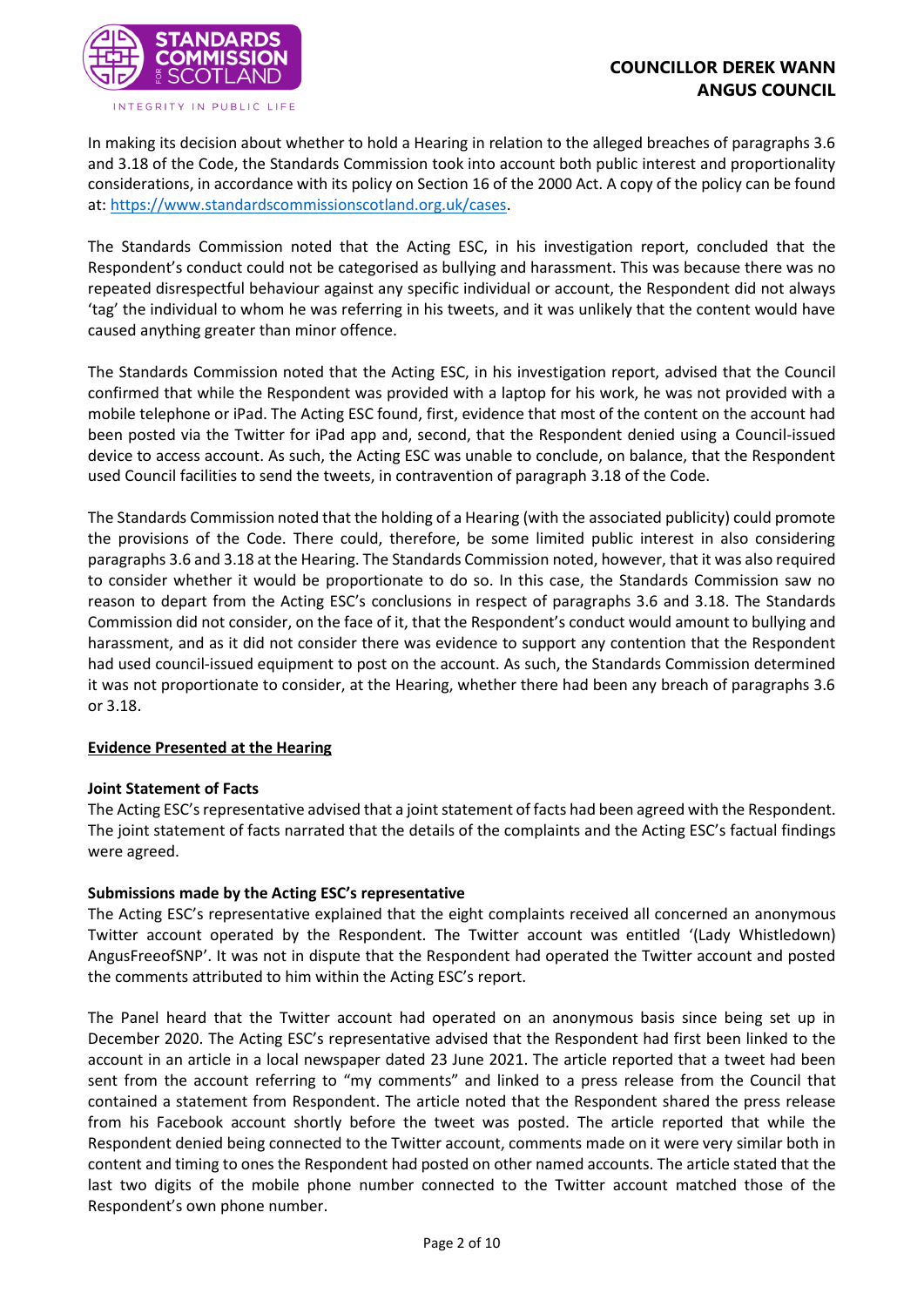

The Acting ESC's representative noted that a further article on the matter appeared in the local newspaper the following day (24 June 2021), which confirmed that the Respondent had admitted he operated the anonymous Twitter account. That article stated that the account had been deleted after it had been linked to the Respondent's phone number. The second article stated that the account "had been used to dish out targeted abuse at local politicians" and that content on it had been described by opposition councillors as "misogynistic and transphobic". The Acting ESC's representative noted that the Respondent was quoted apologising for his conduct and noting that his actions had been "unacceptable".

The Acting ESC's representative advised that the Complainers alleged that the Respondent used the Twitter account to post derogatory comments about others, including other councillors and politicians. A number of the Complainers also stated that the comments were misogynistic and / or transphobic in nature. The Acting ESC's representative noted, however, that despite being asked to do so, none of the Complainers had been able to provide screenshots or evidence to support these claims, over and above the newspaper articles on the matter.

The Acting ESC's representative advised that, as the Twitter account had been deleted, the Investigating Officer had only been able to recover a portion of the content from an internet archive. The Acting ESC's representative noted that screenshots of the recovered tweets and a transcript of their contents had been provided to the Panel.

The Acting ESC's representative noted that paragraph 3.1 of the Code stated that the rules of good conduct contained within it must be observed in all situations where an elected member was acting as a councillor or could be perceived as acting as a councillor; and that this included when they were using social media. The Acting ESC's representative accepted that, as the Twitter account was anonymous, it would not have been automatically connected to the Respondent. The Acting ESC's representative contended, however, that as the Respondent posted at least one tweet from the account linking to his comments in a council press release, it would have been reasonable for members of the public to perceive he was acting as a councillor when operating it. In support of this assertion, the Acting ESC's representative noted that the Standards Commission's Guidance on the Code in place at the time stated that councillors needed to be mindful that their perception of when they were acting privately may be different that of members of the public. The Guidance recognised that members of the public might reasonably consider a councillor was acting in that capacity when posting on social media if they were engaged in political activity, or making comments on political matters.

The Acting ESC's representative noted that, in this case, there was no suggestion that the Twitter account was private. While it was only being followed by 115 accounts, it followed some 145 accounts and interacted with others connected to the Council and the Scottish Parliament. For comparison purposes, the Acting ESC's representative noted a decision by the Standards and Ethics Committee of Rotherham Metropolitan Borough Council<sup>1</sup>, in which it was found that posts published by a councillor under a pseudonym on a social media blog site had been made in his official capacity as an elected member. The Acting ESC's representative argued, in any event, that the subsequent identification of the Respondent as a councillor in the press, and his admission that he operated the account, meant that members of the public could reasonably perceive that he was acting as a councillor at the time he posted content on it.

The Acting ESC's representative contended that, when all of the circumstances were considered, the Respondent could reasonably be perceived as acting as a councillor when operating the account and, as such, the Code applied. As an aside, the Acting ESC's representative noted that if the Code was not found to apply,

<sup>1</sup> https://moderngov.rotherham.gov.uk/documents/s130213/App%201%20-%20Decision%20Notice%20- %2018th%20January%202021%20-%20Cllr%20Ireland.pdf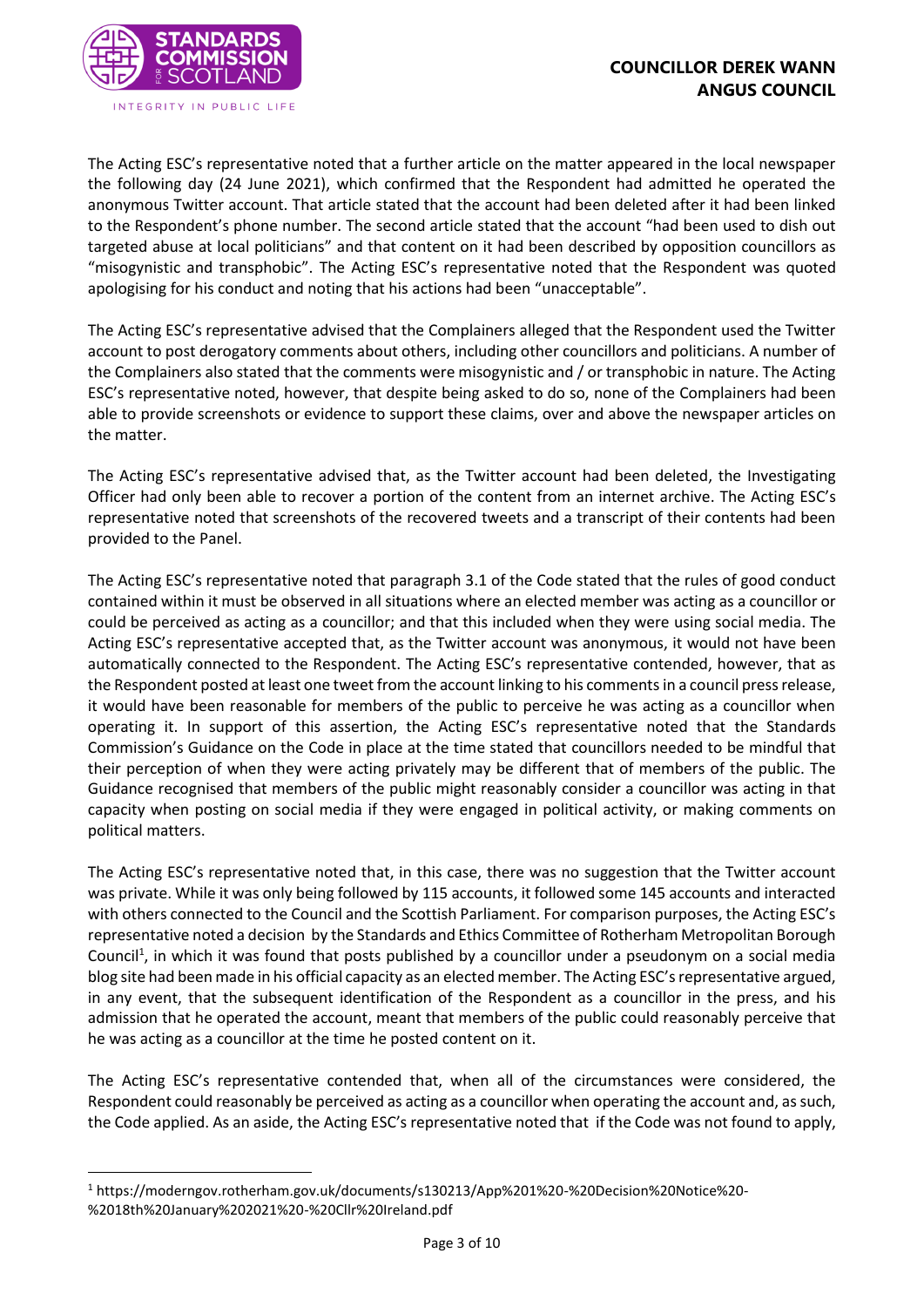

councillors would, in effect, be able to operate anonymous Twitter accounts and use to post disrespectful or discourteous messages, without any fear of sanction.

The Acting ESC's representative noted that the Respondent had acknowledged, in his response to the investigation, that some of the content on the Twitter account may have caused minor offence. The Acting ESC's representative contended, however, that some of tweets went further than this and, on balance, should be categorised as being discourteous and disrespectful, in breach of paragraph 3.2 of the Code.

In particular, the Acting ESC's representative drew the Panel's attention to three tweets. The first of these was one dated 7 May 2021 in which the Respondent stated "does this show that there is a bigger drug issue in [Dundee City West Constituency] than we thought?", in reference to the re-election of a MSP. The Acting ESC's representative contended that this was disrespectful to members of the public who had voted for the MSP in question.

The second was a tweet of 11 May 2021, which stated "[t]his is ridiculous – what does Emma expect – money in advance? Tell me are there many jobs that pay you before you do a day's graft?" about an MSP. The Acting ESC's representative noted the tweet had been sent in response to one from another user that stated "new SNP MSP already wondering where her cash is. A right charmer." The Acting ESC's representative contended that the Respondent's tweet was disrespectful as it does not give due regard to the MSP financial concerns, labelled them 'ridiculous', and posed a rhetorical question that implied she had not done a day's work before having made an enquiry about MSP salaries.

The third was a tweet dated 7 June 2021 that featured a photoshopped image of the First Minister, showing her face on the body of a toddler going to the toilet, and crayon scribbles all over the walls and body, with a caption that read "Westmonster did it". The Acting ESC's representative argued that this was disrespectful as it could be shocking to see the juxtaposition of the First Minister's face on such an image and that this amounted to a gratuitous personal attack on her.

The Acting ESC's representative proceeded to consider the application of Article 10 of the European Convention on Human Rights (ECHR). The Acting ESC's representative contended that the three tweets she had highlighted related to matters of public concern; namely drug deaths in Dundee, MSP salaries and the ongoing relationship between the Scottish Government and the UK Government. As such, the Acting ESC's representative contended that the Respondent would benefit from enhanced protection to his right to freedom of expression.

Having noted that the enhanced protection afforded by Article 10 was wide, and that it extended to matters which might be felt by some to be inappropriate or offensive, the Acting ESC's representative argued that a restriction on the Respondent's right to freedom of expression resulting from a finding of breach and imposition of a sanction could not be justified. The Acting ESC's representative noted that this was because despite the tweets in question containing, to varying extents, a degree of immoderate, offensive and shocking content or (in the case of the third tweet) imagery, all concerned matters that were the subject of public comment. The Acting ESC's representative considered that all were statements or images that could be categorised as falling within with the 'cut and thrust' of political debate on matters of public interest. In the case of the third tweet, the Acting ESC's representative noted that there was no suggestion that the Respondent himself had created the image and suggested it was more akin to the work of a political cartoonist, such as a political parody, satire or caricature. The Acting ESC's representative argued that it was not reasonable to suggest that it was necessary to restrict such political parody, satire or caricature.

# **The Acting ESC's representative's responses to Panel questions**

In response to questions from the Panel, the Acting ESC's representative had confirmed that the Investigating Officer had retrieved a large sample of the tweets from the deleted account and had not found any that could be categorised as misogynistic or transphobic.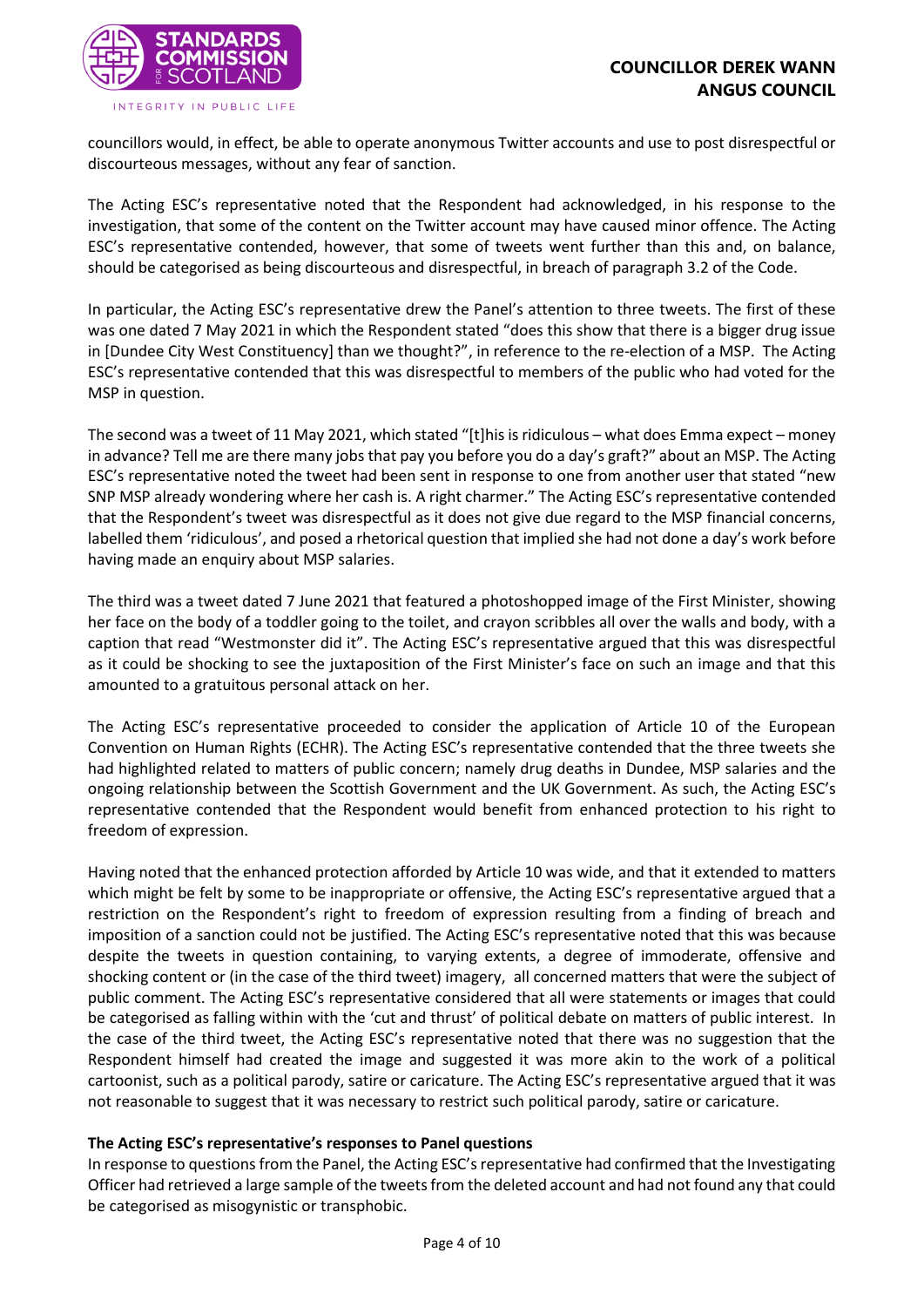

The Acting ESC's representative noted that, in a tweet of 25 May 2021, the Respondent tagged another councillor and questioned who a third councillor thought he was. The Respondent referenced a Standards Commission decision to censure the third councillor and proceeded to question whether he was fit for office. While the Acting ESC's representative noted that the information about the Standards Commission's decision in respect of the third councillor was in the public domain, she accepted that it could also be potentially disrespectful for an elected member to question, behind a screen of anonymity, a colleague's fitness for office.

The Acting ESC's representative noted that, in a tweet of 4 May 2021, the Respondent shared a photograph of campaigners for the Scottish independence movement and commented that he had "never kissed a Yes supporter – could you blame me?". The Acting ESC's representative noted that it appeared the photograph was a composite image. The Acting ESC's representative accepted, however, that the campaigners' faces were shown and, as such, they were potentially identifiable. The Acting ESC's representative further accepted that the tweet could be construed as being potentially disrespectful towards the individuals shown in the image.

The Acting ESC's representative noted that, on 8 May 2022, the Respondent commented "gutted absolutely gutted" in response to a remark by an anonymous Twitter user about the re-election of an MSP, who had previously been open about her autism diagnosis, in which the Twitter user called the MSP a "nutcase". The Acting ESC's representative accepted that, while the Respondent had not made the remark, the Respondent could nevertheless be perceived as endorsing a disparaging remark about an individual's neurodiversity, by providing a comment that appeared to be supportive of that remark. The Acting ESC's representative again accepted that this could potentially be categorised as disrespectful.

The Acting ESC's representative was asked whether it was only at the stage when the Respondent posted the tweet with a link to his comments in a Council press release that he could reasonably be perceived as acting as a councillor. In response, the Acting ESC's representative noted that she considered it was possible for members of the public to have drawn that conclusion throughout the period when the Twitter account was in operation. This is because the name Lady Whistledown was a reference to a character in the well-known Netflix series, 'Bridgerton'. The character in the series was an 'insider' spreading information, gossip and rumours about the elite social group of which she was a member. By analogy and implication, it was reasonable to assume the operator of the Twitter account was also an 'insider' of the Council. The Acting ESC's representative advised that this supposition was supported by the fact that some of the content shared on the account displayed a level of knowledge about the inner workings of the Council.

### **Submissions made by the Respondent**

The Respondent advised that he had no additional comments to make other than those he had submitted in response to the ESC's investigation, to the effect that he accepted responsibility for the Twitter account and apologised sincerely for how he had handled the matter. The Panel noted that while the Respondent acknowledged that his actions were unacceptable, his position was that it was unfair to categorise any of his tweets as 'misogynistic' or 'transphobic'. The Respondent asked the Panel to note that the majority of the posts were simply retweets and that while he may have shared some memes, he had not created any.

### **The Respondent's responses to Panel questions**

In response to a question about why the account was anonymous, the Respondent advised that he had established it at a "low point" in his life and had viewed it as an opportunity to make points and comments, without facing the usual criticism and "barrage of abuse" to which councillors were frequently subjected. The Respondent advised that he had deleted the account because the benefit he got from the anonymity no longer applied.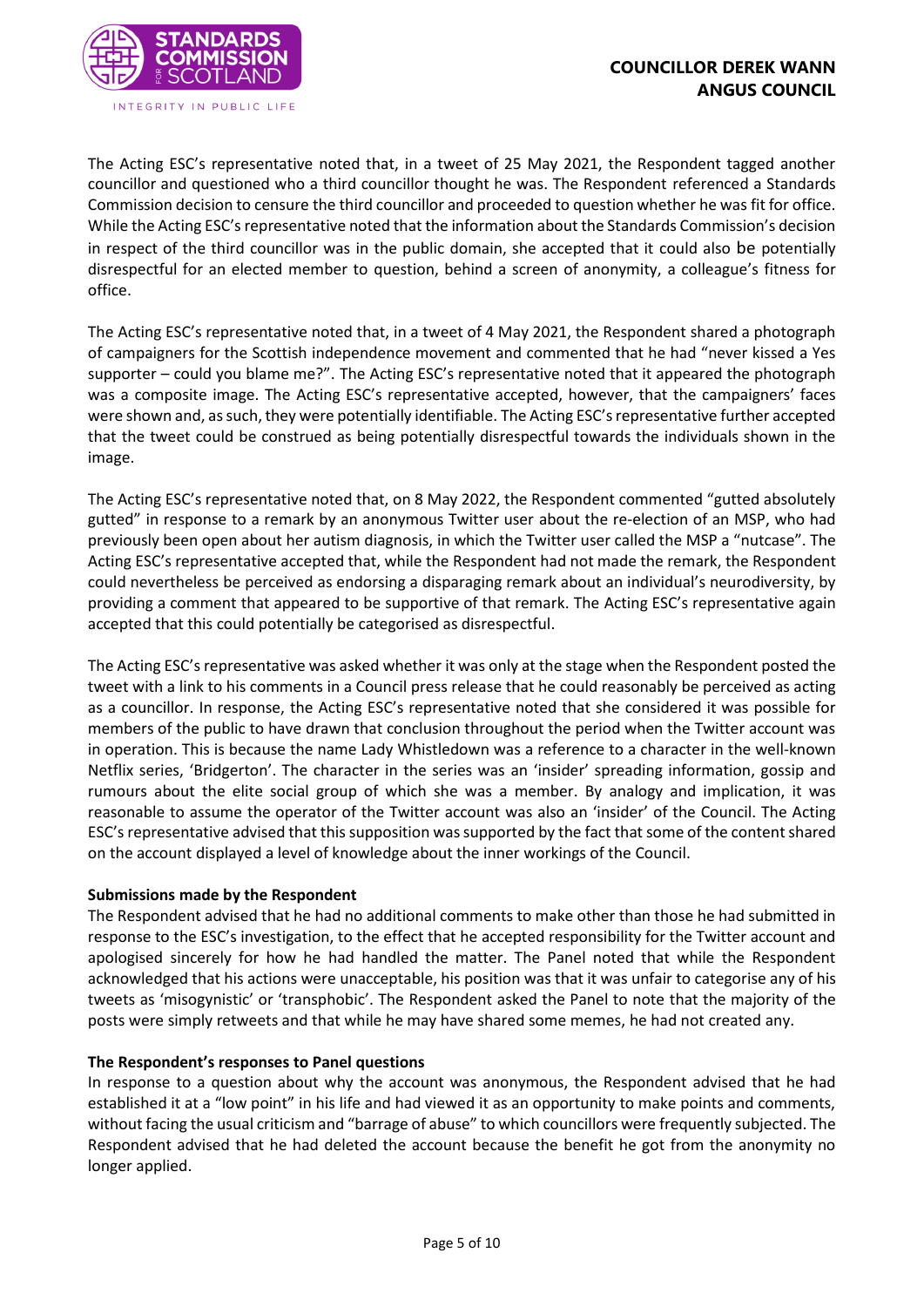

INTEGRITY IN PUBLIC LIFE

The Respondent advised that he did not consider he had been disrespectful towards colleagues or members of the public, although he accepted that the content of the postings may have caused minor offence.

The Respondent argued, in respect of the tweet of 11 May 2021 regarding the MSP's pay, that he had simply been making the point that an individual should not expect to be paid for work in advance. The Respondent reiterated that he had not tweeted that the other MSP was a "nutcase" and, instead, had merely posted a comment in response. In respect of the tweet of 25 May 2021 questioning whether a councillor colleague was fit for office, the Respondent contended that he was merely commenting about another elected member's behaviour. The Respondent accepted that as the other councillor had been censured by the Standards Commission for his conduct online, his own comment about the other councillor's behaviour could potentially be perceived as being hypocritical.

The Respondent confirmed that, at the time he had been operating the Twitter account, he had been serving as the Council's Children and Learning Committee Convener. The Respondent confirmed that this had involved campaigning against online bullying as part of a 'think before you type' initiative. The Respondent accepted that his own actions, in operating the account, were not compatible with the aims of this initiative.

The Respondent advised that his initial denial of responsibly for the Twitter account was an instinctive reaction to being telephoned out of the blue by a reporter from the local newspaper. The Respondent advised that he admitted to his political party that he was behind the account before the second newspaper article was published on 24 June 2021.

The Respondent advised that he endorsed the Acting ESC's representative's position in respect of the applicability of Article 10 of the ECHR. The Respondent advised that he considered that much of the content he had posted on the account fell within the definition of normal political discourse or "banter", much of which was already in the public domain.

# **DECISION**

The Hearing Panel considered the submissions made both in writing and orally at the Hearing. It concluded that:

- 1. The Councillors' Code of Conduct applied to the Respondent, Councillor Wann.
- 2. There had, on the face of it, been a breach of paragraph 3.2 of the Councillors' Code of Conduct by the Respondent. However, when the Respondent's right to freedom of expression under Article 10 of the ECHR was taken into account, a finding of breach, and the consequent imposition of a sanction, was not justified.

### **Reasons for Decision**

In reaching its decision as to whether there had been a breach of the Code, the Panel took the following three-stage approach, as outlined in the Standards Commission's Advice Note on the Application of Article 10 of the ECHR:

- First, it would consider whether the facts found led it to conclude, on the balance of probabilities, that the Respondent had failed to comply with the Code.
- Secondly, if so, it would then consider whether such a finding in itself was, on the face of it, a breach of the Respondent's right to freedom of expression under Article 10.
- Thirdly, if so, the Hearing Panel would proceed to consider whether the restriction involved by the finding was justified by Article 10(2), which allows restrictions that are necessary in a democratic society (and, in particular, in this case, for the protection of the reputation or rights of others).

**Stage 1: Whether the Respondent's conduct amounted, on the face of it, to a breach of paragraph 3.1 of the Code**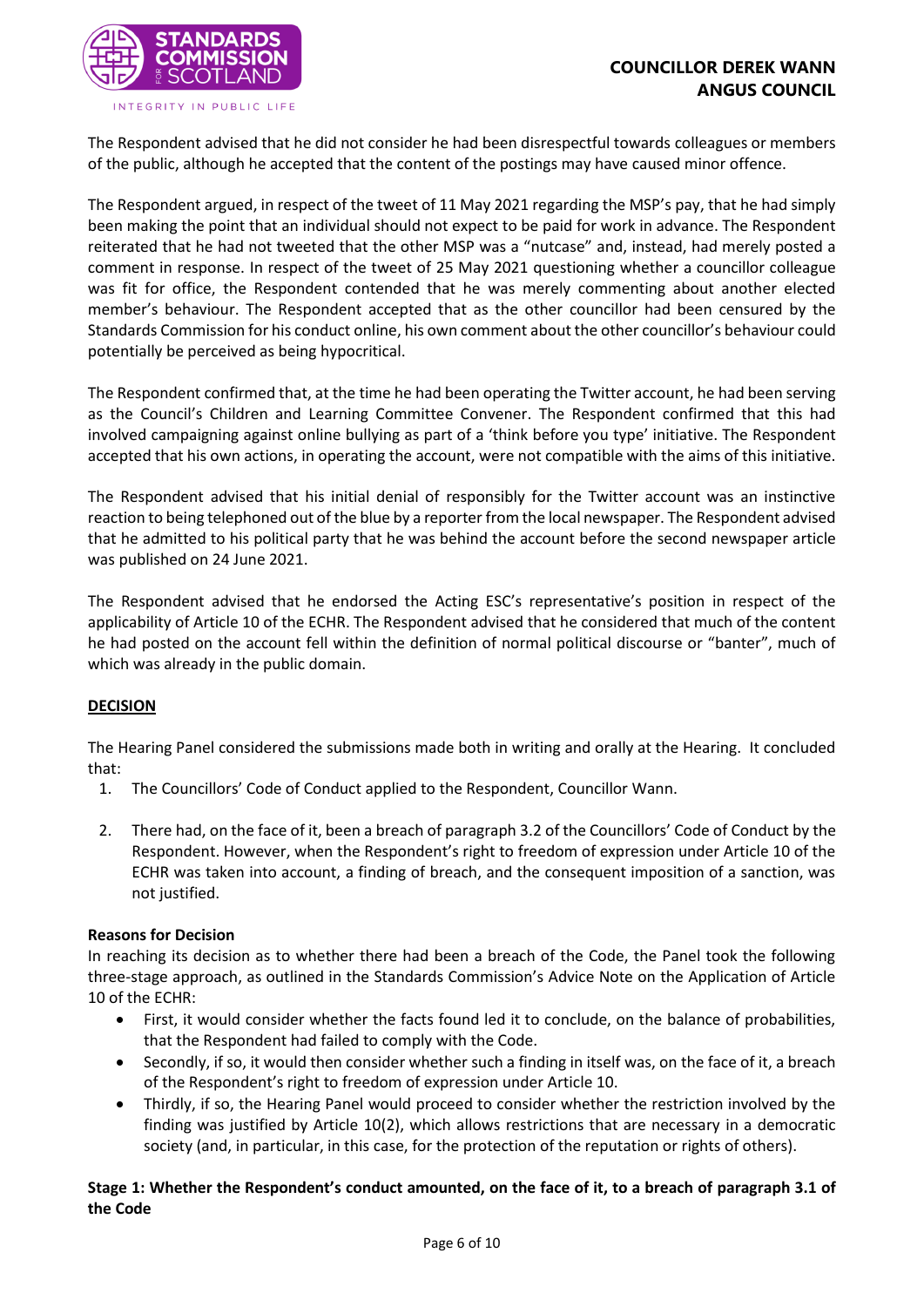

INTEGRITY IN PUBLIC LIFE

The Panel noted that paragraph 3.2 of the version of the Councillors' Code of Conduct in place at the time required councillors to treat colleagues and members of the public with courtesy and respect at all times.

The Panel noted that, in his response to the investigation, the Respondent had disputed the Acting ESC's conclusion that he was acting or could reasonably be perceived to be as acting as a councillor when posting from the Twitter account. While the Panel accepted that the Respondent had not identified himself or referred to his position as a councillor in the Twitter handle or the biography section of the page, it noted that there was no evidence to suggest the account was private or only concerned personal matters. The Panel further noted that, in one tweet, the Respondent posted a link to comments he had made, as an elected member, in a council press statement. The Panel was of the view, therefore, that the Respondent had identified himself as a councillor. The Panel considered that as he had done so, and as the majority of the tweets before it were political in nature, it would be reasonable for members of the public to conclude the Respondent was acting as a councillor when posting from the account. The Panel additionally accepted the Acting ESC's representative argument that such a conclusion would have been reinforced by the inclusion of the name 'Lady Whistledown'. The Panel agreed with the Acting ESC's representative that it would be reasonable for anyone viewing the account to conclude, in light of this name and the content posted, that its operator was very likely to be an 'insider' of the Council.

In any event, the Panel agreed that the subsequent identification of the Respondent as a councillor in the press and his admission that he operated the account, meant that members of the public would be reasonably entitled to perceive he was acting as a councillor at the time he posted content on it. The Panel determined, therefore, that the Code applied to the Respondent at the time of the events in question.

The Panel noted that, despite being asked to do so, none of the Complainers had provided evidence to support the allegation that any of the content of the Twitter account was transphobic in nature. The Panel noted that as the Twitter account had been deleted, the Acting ESC's office had only been able to recover a portion of the tweets, "a large sample", despite their best efforts. Screenshots of the recovered tweets and a transcript of their contents had been provided to, and considered by, the Panel. While the Panel accepted that it did not have all the tweets that had been posted on the account, it was satisfied that none of those before it were transphobic.

Turning to the content that had been recovered from the account, the Panel was not convinced, on balance, that the tweet of 11 May 2021, as highlighted by the Acting ESC's representative, about whether the MSP was expecting to be paid in advance was disrespectful or discourteous. The Panel was of the view that the Respondent, as an opposition politician, was seeking to make a point about whether MSPs should expect to be paid in advance and that such a comment could not be categorised as falling outwith the normal and acceptable bounds of everyday politics.

The Panel further concluded, on balance, that the Respondent' actions in sharing, on 7 June 2021, the photoshopped image of the First Minister was not necessarily disrespectful or discourteous. This was because the Panel considered that it was evident the image was a caricature and noted that there was no evidence or suggestion that the Respondent himself had had created it. The Panel was of the view that the Respondent was attempting to make a political point about the relationship between the First Minister's party and the UK Government and that, again, as an opposition politician he was entitled to do so. While the Panel accepted that many would consider it puerile to share such a caricature, it was of the view that it would nevertheless reasonable for it to be viewed as an attempt at political satire and not an offensive personal attack.

The Panel nevertheless found that the tweet of 4 May 2021, in which the Respondent shared a photograph of "Yes" campaigners and commented that he had "never kissed a Yes supporter – could you blame me?", was disrespectful and discourteous. This was because the Panel was of the view that it was evident from the comment that the Respondent was seeking to make an adverse observation about the appearance of the individuals in the photograph, regardless of whether it was a composite or photoshopped image. The Panel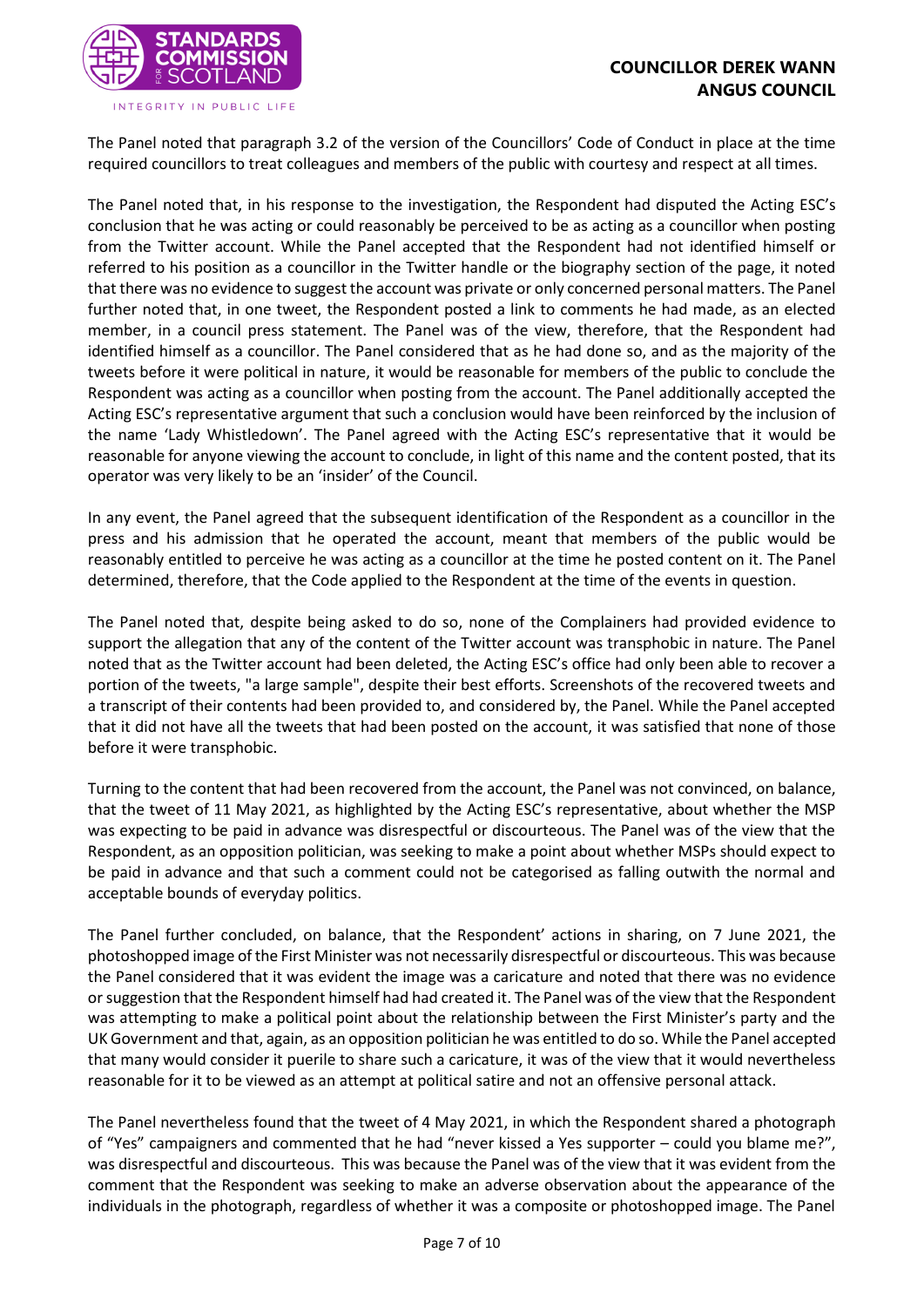

INTEGRITY IN PUBLIC LIFE

considered it to be disrespectful and discourteous for such a comment to have been made about the appearance of potentially identifiable members of the public.

The Panel noted that, in his tweet of 7 May 2021 the Respondent stated that it made no sense an SNP MSP had held his seat with 62% of the vote when he had previously resigned as a minister over rising deaths from drugs. The Respondent questioned whether the MSP's increased share of the vote showed "that there is a bigger drug issue in this city than we thought". The Panel was of the view there was a clear inference from the tweet that a proportion of the electorate of the constituency had been under the influence of drugs when voting. The Panel was of the view that there was no basis for this comment, that it was demeaning and, as such, was disrespectful to members of the public forming that electorate.

The Panel noted that, on 8 May 2022, the Respondent commented "gutted absolutely gutted" in response to a remark by an anonymous Twitter user about the re-election of an MSP in which the user called the MSP a "nutcase". While the Panel accepted that the Respondent had not made the initial remark about the MSP's neurodiversity, it considered that, by posting a supportive comment, the Respondent could reasonably be perceived as endorsing it. The Panel was of the view that endorsing such a personal and offensive comment about an individual was disrespectful.

The Panel noted that in histweet of 25 May 2021, the Respondent questioned who a fellow elected member of Angus Council thought he was. The Respondent proceeded to question whether the other councillor was fit for office. The Panel considered that it was disrespectful and discourteous for an elected member to direct a disparaging remark towards a colleague anonymously.

The Panel noted that the Respondent had operated the Twitter account anonymously. It concluded that the only reasonable explanation for the Respondent to have done so was so that he could indulge in commentary and conduct that he would otherwise have been prevented from engaging in, as an elected politician subject to a Code of Conduct (who was obliged to act in accordance with the key principles of public life). The Panel noted the Respondent advised that he had not intended to be, and did not consider he had been, disrespectful. The Panel was of the view, however, that the fact that the Respondent had initially denied being behind the account, and that he had subsequently deleted it, suggested otherwise.

While the Panel noted the Respondent's position was that he had created the account at a low point in his life and to avoid the abuse that he was normally subject to as a councillor, it was of the view that the establishment of such an account would only serve to contribute to such a hostile environment.

The Panel was satisfied, on balance, the Respondent's conduct in posting some of the tweets amounted, on the face of it, to a contravention of the requirement under paragraph 3.2 of the Code to behave with courtesy and respect towards colleagues and members of the public.

The Panel noted, however, that before coming to a final decision, it was required to consider the Respondent's right to freedom of expression under Article 10 of the European Convention on Human Rights.

### **Stage 2: Whether a finding of a contravention of the Code would be a breach of the Respondent's right to freedom of expression under Article 10 of the ECHR**

The Panel noted that enhanced protection of freedom of expression under Article 10 applies to all levels of politics, including local politics. The Panel further noted that the Courts have held that political expression is a broad concept and that there is little distinction between political discussion and discussion of matters of public concern<sup>2</sup>. In this case, the Panel was satisfied that the Respondent's tweets it had found to be disrespectful or discourteous were political in nature and, as such, related to matters of public concern. In

<sup>2</sup> *Thorgeirson v Iceland (1992) 14 EHRR 843*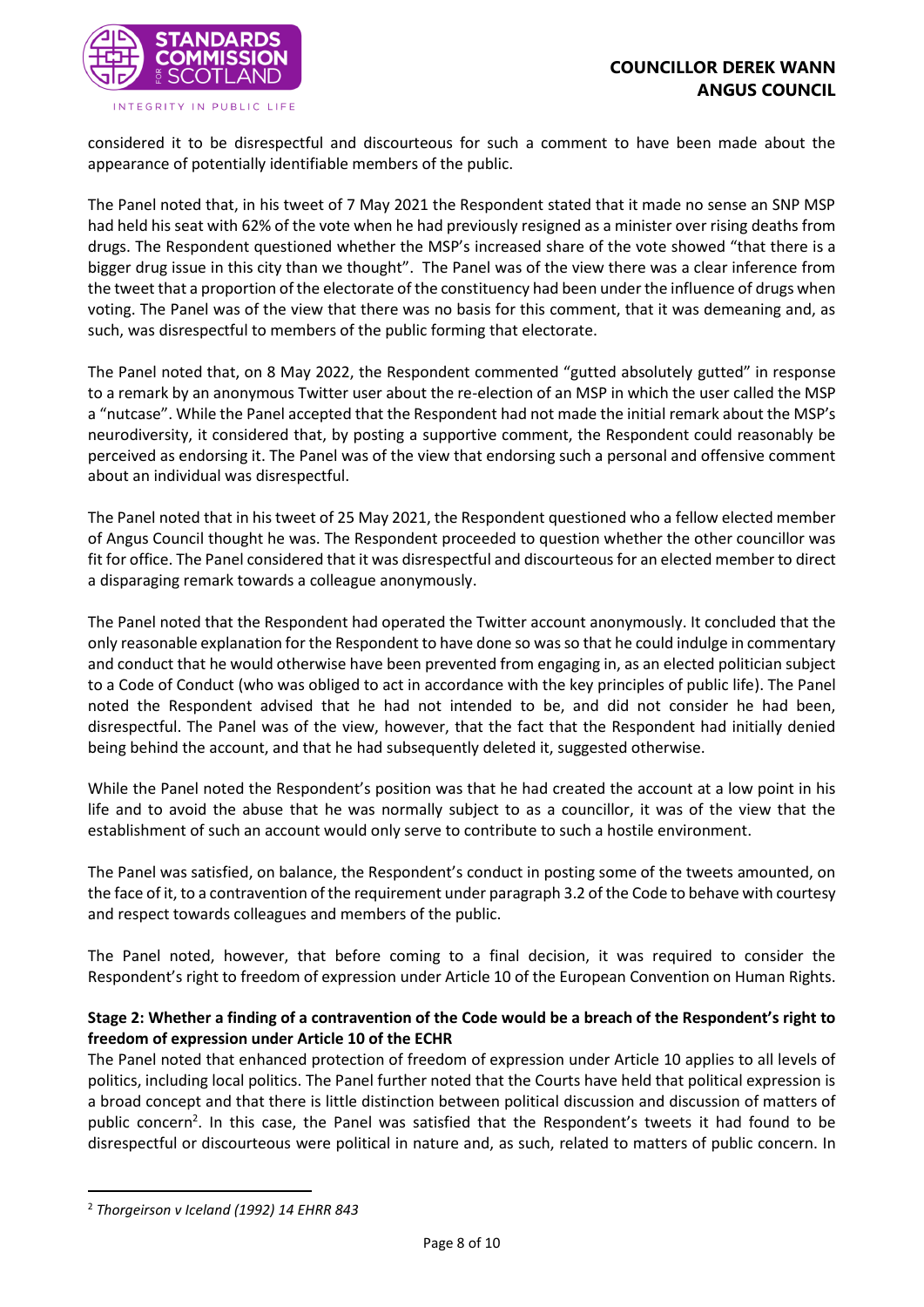

the circumstances, the Panel considered that the Respondent would attract the enhanced protection of freedom of expression afforded to politicians, including local politicians, under Article 10.

# **Stage 3: Whether any restriction on the Respondent's right to freedom of expression involved by a finding of a contravention of the Code would be justified by Article 10(2) of the ECHR**

The Panel noted, nevertheless, that the right to freedom of expression is not, however, absolute. Article 10(2) states that restrictions can be imposed to ensure that the conduct of public life at the local government level, including public debate, does not fall below a minimum level. It also allows restrictions for the protection of the reputation or rights of others. The Panel noted, however, that Article 10(2) states that any such restriction must be necessary in order to achieve its aim. The Panel proceeded to consider whether the restriction involved by the finding that the Code had been breached was therefore justified, in terms of Article 10(2), to ensure standards of public debate did not fall below a minimum level and / or to protect the reputation or rights of others.

The Panel noted that it was required to undertake a balancing exercise, weighing the enhanced protection to freedom of expression enjoyed by the Respondent against any restriction imposed by the application of the Code and the imposition of any sanction. In this case, as the issues being discussed by the Respondent concerned matters of public interest or concern, the Panel noted there was limited scope under Article 10(2) for a restriction on the Respondent's right to freedom of expression.

The Panel accepted that the Courts have held that the less egregious the conduct in question, the harder it would be for a Panel, when undertaking its balancing exercise, to justifiably conclude that a restriction on an individual's right to freedom of expression is required<sup>3</sup>.

The Panel noted that the Courts have held that, in a political context, a degree of the immoderate, offensive, shocking, exaggerated, provocative, controversial, colourful and emotive, that would not be acceptable outside that context, is tolerated<sup>4</sup>.

The Panel considered that the tweets could have an impact on the rights and reputation of the individuals in the campaign photo and the electorate in Dundee. The Panel noted, however, that the individuals were not readily identifiable. The Panel further noted that the Twitter account had only a limited number of followers. The Panel considered, therefore, that it was likely that any impact would be negligible. The Panel noted that the tweet about the other Angus councillor's fitness for office could also have an impact on his reputation. The Panel noted, however, that the Standards Commission's decision about the other councillor was already in the public domain. As such, the Panel agreed that any impact would be limited.

The Panel noted that the Respondent's apparent endorsement of the tweet about the MSP's neurodiversity had the potential to lower the standards of public debate. The Panel noted, however, that the comment about the MSP had been made by another user. The Panel did not consider, in the circumstances, that the Respondent's conduct could be said to have brought the standards of public debate below a minimum level, as to render any restriction on his freedom of expression necessary.

After full consideration of the matter, and some debate, the Panel considered that the Respondent's comments were not sufficiently shocking, offensive and gratuitous as to justify a restriction on his right to freedom of expression. This was because the Panel was ultimately satisfied that the Respondent was attempting make political points, albeit he did so in an inappropriate manner. As such, the Panel concluded that a breach of the Code could not be found.

<sup>3</sup> *Calver, R (On the Application Of) v The Adjudication Panel for Wales (Rev 2) [2012] EWHC 1172 (Admin)*

<sup>4</sup> *Heesom v Public Services Ombudsman for Wales [2014] EWHC 1504 (Admin)*